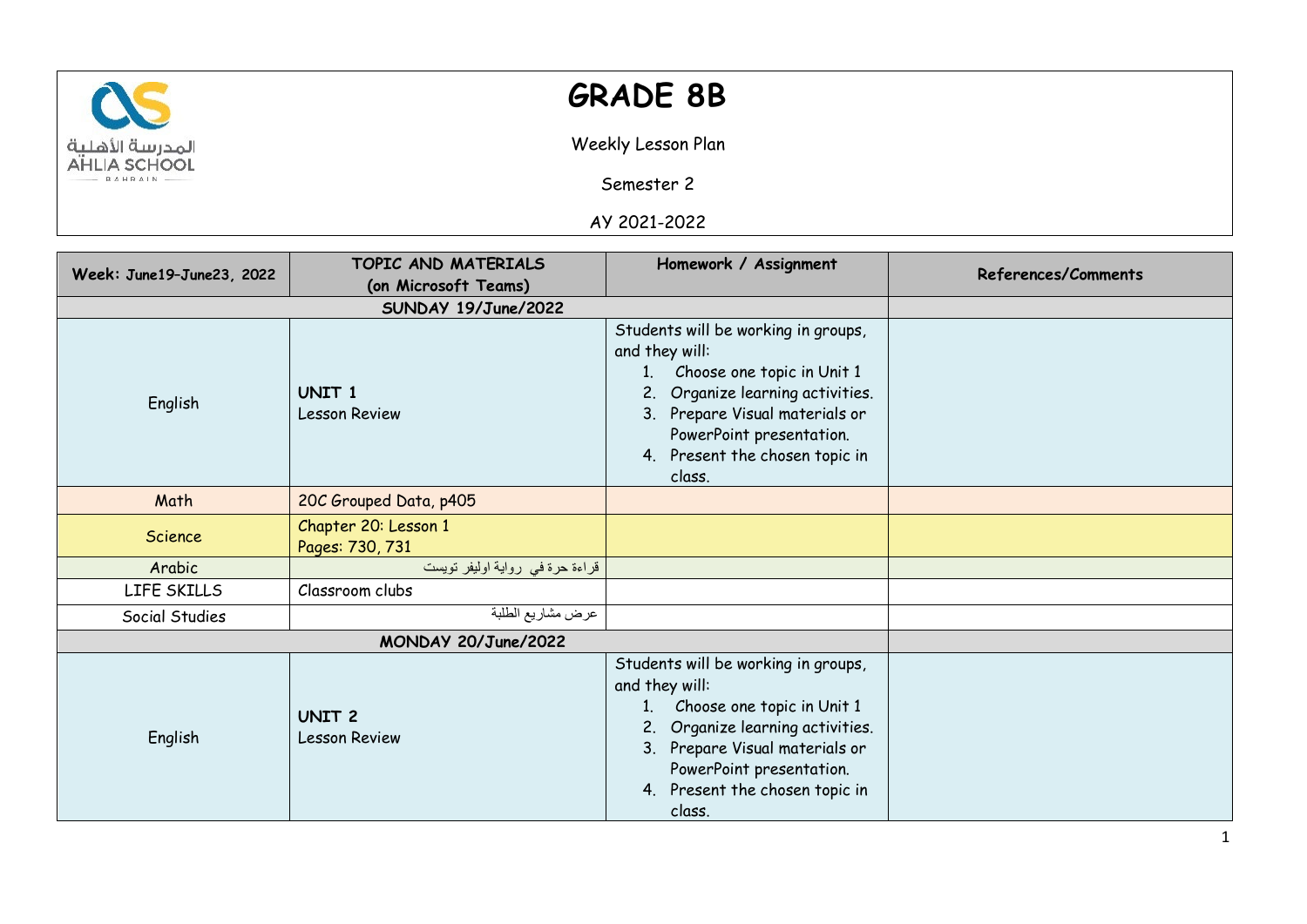| Math                   | 20D Measuring Center and Spread, p409                                                                        |                                                                                                                                                                                                                                            |  |
|------------------------|--------------------------------------------------------------------------------------------------------------|--------------------------------------------------------------------------------------------------------------------------------------------------------------------------------------------------------------------------------------------|--|
| <b>Science</b>         | Chapter 20: Lesson 1                                                                                         |                                                                                                                                                                                                                                            |  |
|                        | Pages: 732, 733                                                                                              |                                                                                                                                                                                                                                            |  |
| Arabic                 | قراءة حرة رواية اوليفر تويست                                                                                 |                                                                                                                                                                                                                                            |  |
| <b>Islamic Studies</b> | ( القرآن الكريم/ سورة الفتح ( الآية 29                                                                       |                                                                                                                                                                                                                                            |  |
|                        | الكتاب المدرسي صفحة 70                                                                                       |                                                                                                                                                                                                                                            |  |
| Social Studies         | عرض مشاريع الطلبة                                                                                            |                                                                                                                                                                                                                                            |  |
|                        | TUESDAY 21/June/2022                                                                                         |                                                                                                                                                                                                                                            |  |
| English                | <b>UNIT 3</b><br><b>Lesson Review</b>                                                                        | Students will be working in groups,<br>and they will:<br>Choose one topic in Unit 1<br>1.<br>Organize learning activities.<br>2.<br>3. Prepare Visual materials or<br>PowerPoint presentation.<br>4. Present the chosen topic in<br>class. |  |
| Math                   | 20D Measuring Center and Spread, p409<br>(Centre and Spread from a Frequency<br>Table)                       |                                                                                                                                                                                                                                            |  |
| <b>Science</b>         | Chapter 20: Lesson 2<br>Pages: 738                                                                           |                                                                                                                                                                                                                                            |  |
| Arabic                 | قراءة حرة رواية اوليفر تويست                                                                                 |                                                                                                                                                                                                                                            |  |
| Art                    | Modify artworks. (Priority for anime<br>lesson).<br>NOTE: please bring all artworks with one<br>black chart. |                                                                                                                                                                                                                                            |  |
| P.E.                   | Fitness test                                                                                                 |                                                                                                                                                                                                                                            |  |
|                        |                                                                                                              |                                                                                                                                                                                                                                            |  |
| English                | <b>UNIT 4</b><br><b>Lesson Review</b>                                                                        | Students will be working in groups,<br>and they will:<br>Choose one topic in Unit 1<br>1 <sub>l</sub><br>2. Organize learning activities.                                                                                                  |  |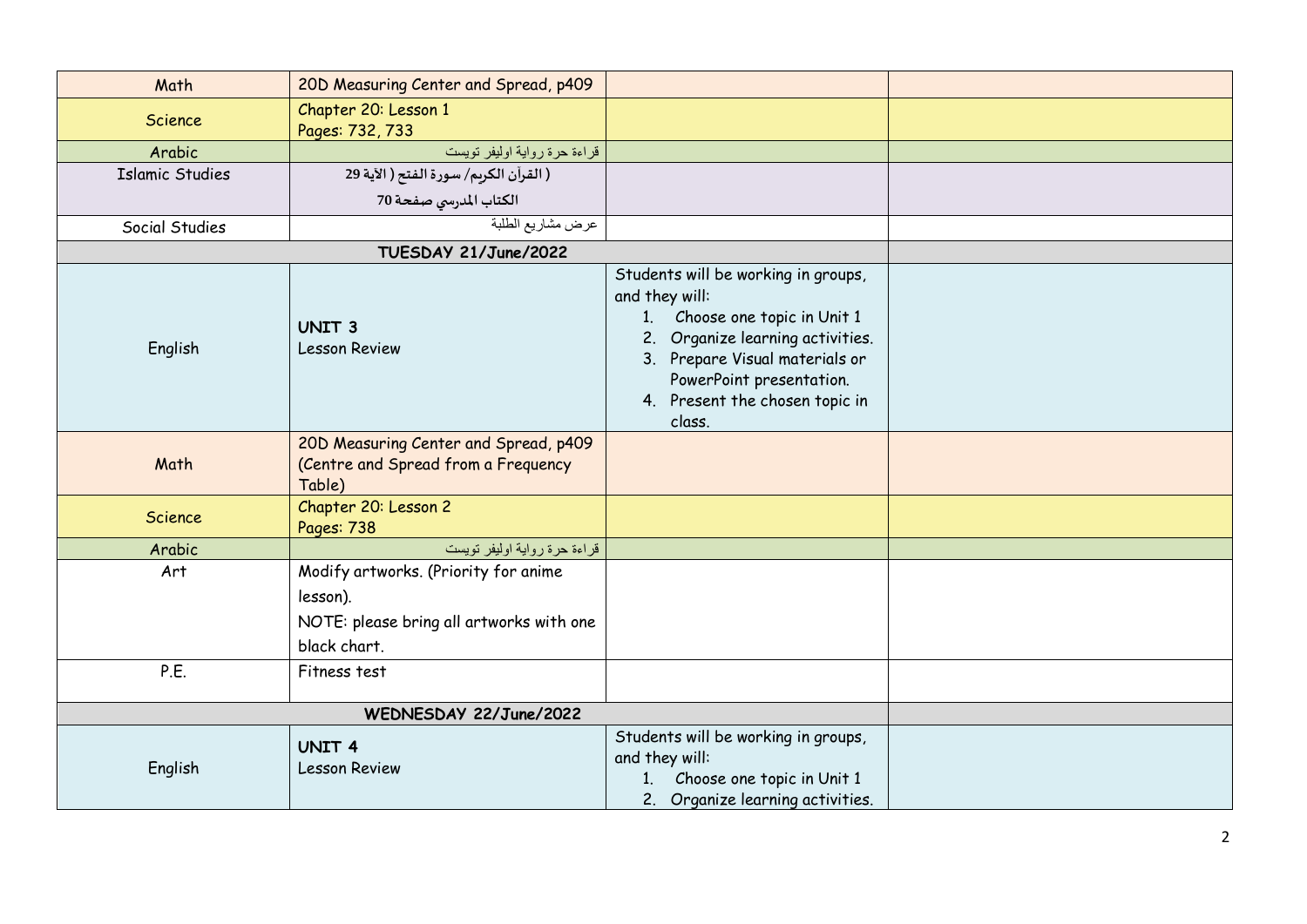|                      |                                                                                                                                                                                                                              | 3. Prepare Visual materials or<br>PowerPoint presentation.<br>4. Present the chosen topic in<br>class.                                                                                                                                |          |
|----------------------|------------------------------------------------------------------------------------------------------------------------------------------------------------------------------------------------------------------------------|---------------------------------------------------------------------------------------------------------------------------------------------------------------------------------------------------------------------------------------|----------|
| Math                 | 20D Measuring Center and Spread, p409<br>(Centre and Spread from a Frequency<br>Table)                                                                                                                                       |                                                                                                                                                                                                                                       |          |
| Science              | Chapter 20: Lesson 3<br>Pages: 745-747                                                                                                                                                                                       |                                                                                                                                                                                                                                       |          |
| Arabic               | مراجعة قواعد نحوية                                                                                                                                                                                                           |                                                                                                                                                                                                                                       |          |
| French<br><b>ICT</b> | Présentation CW<br>Les moyens de Transports<br>Le transport public et privé<br>Le transport aérien<br>Le transport maritime<br>$\blacksquare$<br>Le transport ferroviaire<br>Unit 5: Lesson 6: Loop Sequential<br>Flowcharts |                                                                                                                                                                                                                                       | VACANCES |
|                      | Page 105 - 108                                                                                                                                                                                                               |                                                                                                                                                                                                                                       |          |
|                      | THURSDAY 23/June/2022                                                                                                                                                                                                        |                                                                                                                                                                                                                                       |          |
| English              | <b>UNIT 5</b><br><b>Lesson Review</b>                                                                                                                                                                                        | Students will be working in groups,<br>and they will:<br>1. Choose one topic in Unit<br>Organize learning activities.<br>2.<br>3. Prepare Visual materials or<br>PowerPoint presentation.<br>4. Present the chosen topic in<br>class. |          |
| Math                 | 20E Comparing Numerical Data, p416                                                                                                                                                                                           |                                                                                                                                                                                                                                       |          |